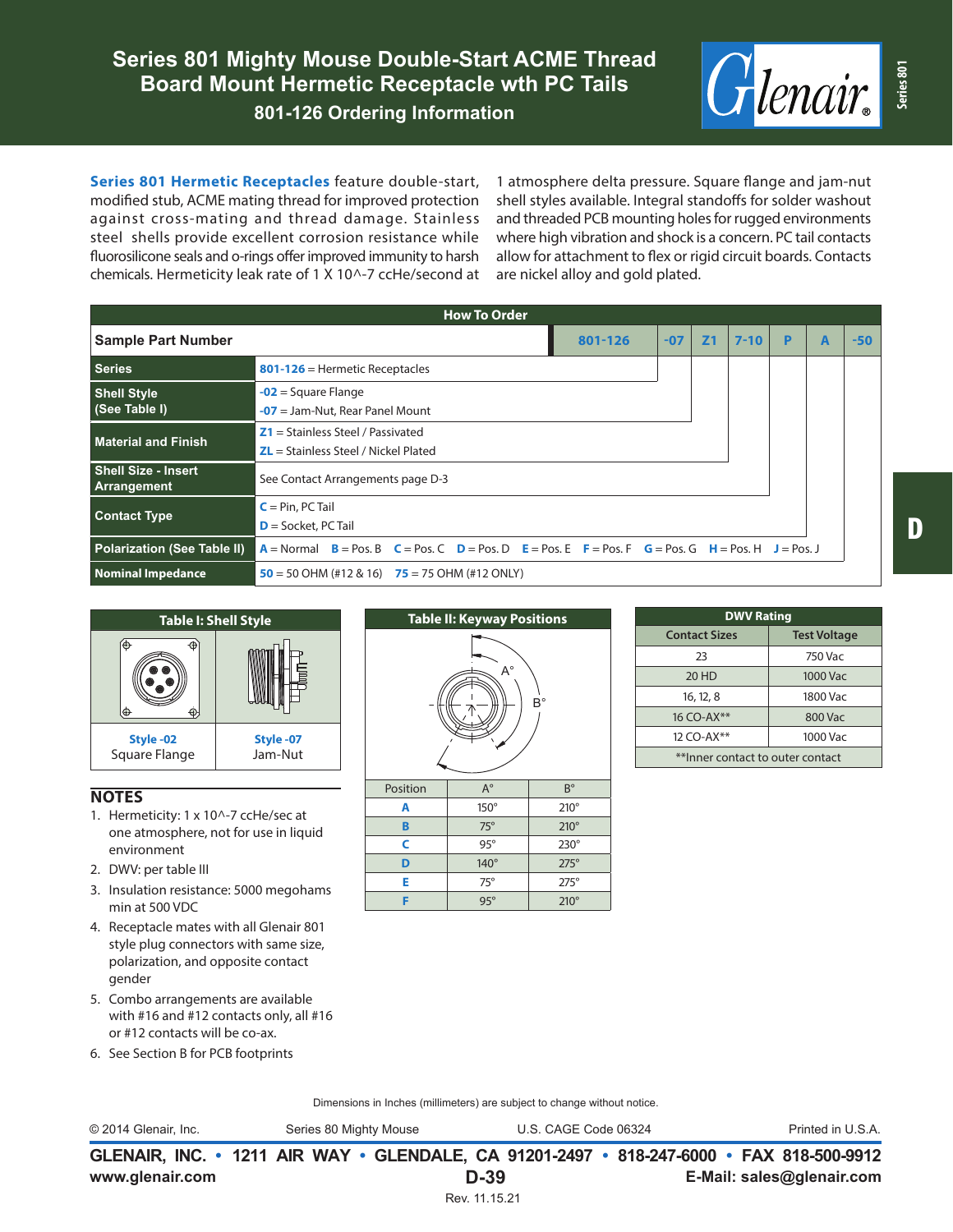

 $\Theta$ 

## *Square flange mount receptacle - shell style 02*





| <b>Table IV: PC Tail Diameter</b> |            |  |  |  |  |
|-----------------------------------|------------|--|--|--|--|
| Cont. Size                        | Tail Dia   |  |  |  |  |
| 16                                | .017(0.43) |  |  |  |  |
|                                   | .013(0.33) |  |  |  |  |
| 12                                | .022(0.56) |  |  |  |  |
|                                   | .018(0.46) |  |  |  |  |



| <b>Dimensions</b>  |                      |               |                                 |                                   |                 |                     |                               |                              |
|--------------------|----------------------|---------------|---------------------------------|-----------------------------------|-----------------|---------------------|-------------------------------|------------------------------|
| <b>Shell Sizes</b> | A Thread Mating      | $ØB$ Flange   | C Sq Typ<br><b>Flange Flats</b> | D Sq Bsc<br><b>Mounting Holes</b> | F Max<br>Flange | L Board<br>Mounting | $ØM$ Thru Mtq<br><b>Holes</b> | Ø S Thru<br>$\pm .005$ (.13) |
| 6                  | .3750-.05P-.1L-DS-2A | 1.150 (29.21) | .850 (21.59)                    | .660(16.76)                       | .100(2.54)      | .440 (11.18)        |                               | .328(8.33)                   |
|                    | .4375-.05P-.1L-DS-2A | 1.230 (31.24) | .913(23.19)                     | .723(18.36)                       | .100(2.54)      | .515(13.08)         | .096(2.44)<br>.091(2.31)      | .390(9.91)                   |
| 8                  | .5000-.05P-.1L-DS-2A | 1.330 (33.78) | .975 (24.76)                    | .785 (19.94)                      | .100(2.54)      | .580 (14.73)        |                               | .453 (11.51)                 |
| 9                  | .5625-.05P-.1L-DS-2A | 1.410 (35.81) | 1.040(26.42)                    | .848(21.54)                       | .100(2.54)      | .646(16.41)         |                               | .515(13.08)                  |
| 10 <sup>°</sup>    | .6250-.05P-.1L-DS-2A | 1.500 (38.10) | 1.099 (27.91)                   | .909(23.09)                       | .100(2.54)      | .734 (18.64)        |                               | .578 (14.68)                 |
| 11                 | .6875-.05P-.1L-DS-2A | 1.590 (40.39) | 1.163(29.54)                    | .973(24.71)                       | .100(2.54)      | .788 (20.02)        |                               | .640(16.26)                  |
| 13                 | .8125-.1P-.2L-DS-2A  | 1.750 (44.45) | 1.288 (32.72)                   | 1.058 (26.87)                     | .100(2.54)      | .830 (21.08)        | .130(3.30)                    | .703 (17.86)                 |
| 16                 | 1.0000-.1P-.2L-DS-2A | 2.000(50.80)  | 1.475 (37.47)                   | 1.255 (31.88)                     | .100(2.54)      | .896(22.76)         | .126(3.20)                    | .828(21.03)                  |
| 17                 | 1.0625-.1P-.2L-DS-2A | 2.094 (53.19) | 1.537 (39.04)                   | 1.327(33.71)                      | .125(3.18)      | 1.059 (26.90)       |                               | 1.015 (25.78)                |
| 19                 | 1.1875-.1P-.2L-DS-2A | 2.270 (57.66) | 1.663(42.24)                    | 1.452 (36.88)                     | 0.125(3.18)     | 1.156(29.36)        |                               | 1.078 (27.38)                |
| 21                 | 1.3125-.1P-.2L-DS-2A | 2.440 (61.98) | 1.787 (45.39)                   | 1.576 (40.03)                     | 0.125(3.18)     | 1.284 (32.61)       |                               | 1.203 (30.56)                |

## **Material / finish**

- Shell: CRES / per how to order table
- Contacts, hermetic: Nickel alloy / gold plate
- Contacts, sockets: copper alloy / gold plate
- Hoods, sockets: 305 CRES / Passivate
- Insulator, hermetic: full glass / N.A.
- Insulator, socket: high-grade dielectric / N.A.
- Seals, o-ring: fluorosilicone blend / N.A

Dimensions in Inches (millimeters) are subject to change without notice.

| © 2014 Glenair, Inc.<br>Series 80 Mighty Mouse |  | U.S. CAGE Code 06324                                                                     | Printed in U.S.A. |
|------------------------------------------------|--|------------------------------------------------------------------------------------------|-------------------|
|                                                |  | GLENAIR, INC. • 1211 AIR WAY • GLENDALE, CA 91201-2497 • 818-247-6000 • FAX 818-500-9912 |                   |

**D-40** Rev. 05.23.19

**www.glenair.com E-Mail: sales@glenair.com**